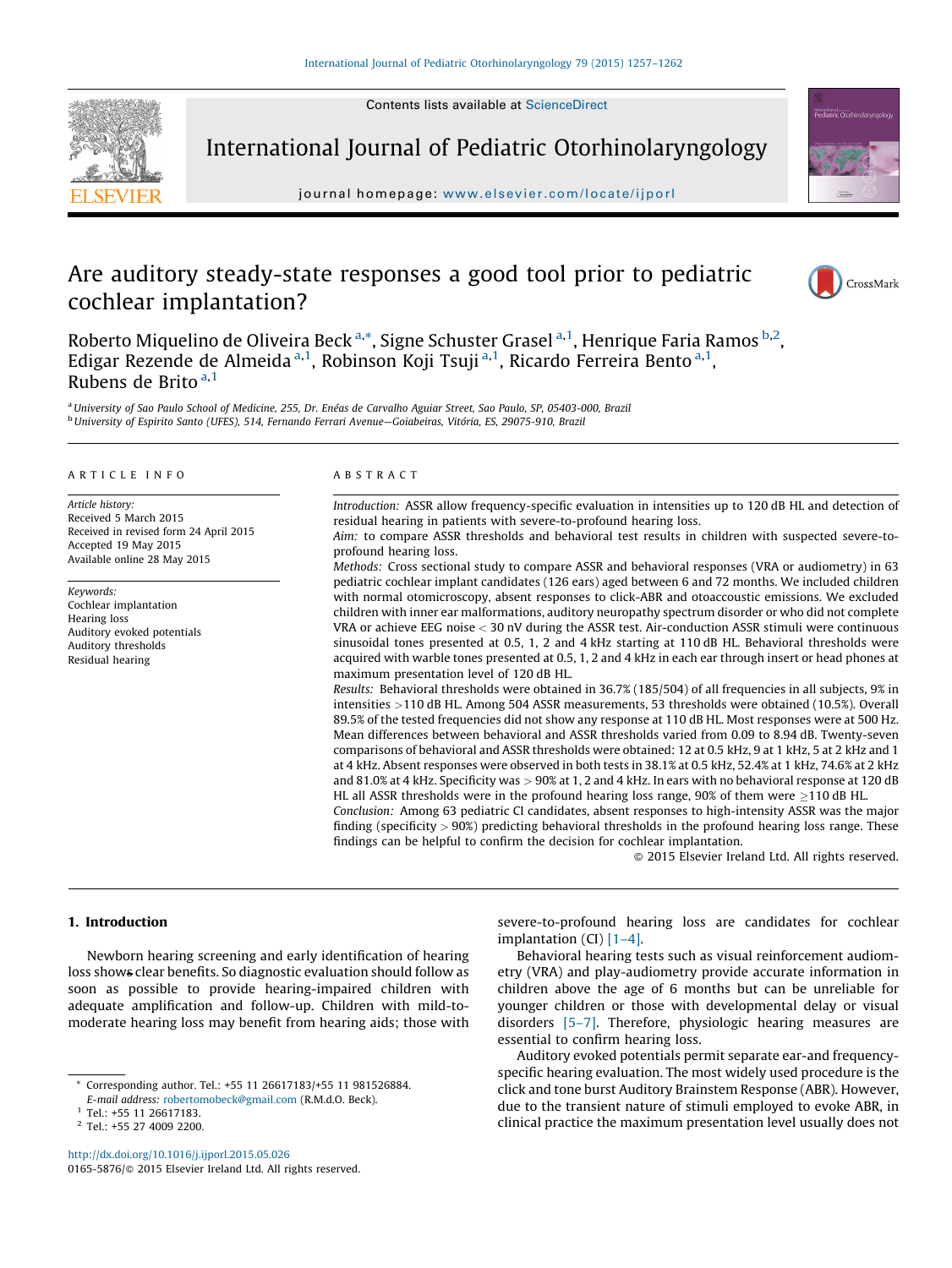exceed 95 dB HL to avoid saturation. Absent ABR is consistent with significant hearing impairment but cannot distinguish between severe and profound hearing loss [\[8,9\].](#page-4-0)

Auditory steady-state responses (ASSR) allow frequencyspecific stimulation at intensities up to 120 dB HL. The investigation of residual hearing in young children with objective measures contributes to appropriate selection and fitting of hearing aids before surgery and to confirm profound hearing loss [\[10\]](#page-4-0).

Although Gorga et al., Small et al., and Picton et al. [\[11–13\]](#page-4-0) observed artifactual responses to high-intensity ASSR, especially at 500 and 1000 Hz, these issues were corrected for the MASTER system [\[13\]](#page-4-0).

Nevertheless, few studies used ASSR to evaluate children with severe-to-profound hearing loss since 2004. Swanepoel and Hugo [\[14\]](#page-4-0) studied 15 children aged between 10 and 60 months with suspected severe-to-profound hearing loss. They tested four frequencies (0.5, 1, 2 and 4 kHz) bilaterally in intensities between 120 and 128 dB HL. They found that 87% of thresholds measured were at intensities equal or higher than 100 dB HL and 47% were at 115 dB HL or higher.

Swanepoel et al. tested 10 children between 10 and 15 years with severe-to-profound hearing loss and found close relation between pure-tone thresholds and recorded ASSR thresholds [\[15\].](#page-4-0)

In adults, comparing ASSR and warble tone audiometry, Ramos et al. [\[16\]](#page-4-0) found high sensitivity and specificity for ASSR. Some previous data from our group showed no artifactual responses among children in intensities up to 110 dB HL [\[17,18\]](#page-4-0). In this study we showed that ASSR underestimated behavioral hearing thresholds obtained by instruments in 7/42 pediatric patients [\[18\].](#page-4-0) So there is a clear need for more data to compare high intensity ASSR with behavioral pure tone tests among the pediatric population.

The objective of this study is to compare ASSR thresholds and behavioral test results at 500, 1000, 2000 and 4000 Hz in young children prior to cochlear implantation.

#### 2. Methods

#### 2.1. Subjects

The research was approved by the Ethics Committee of the University of São Paulo School of Medicine (41225/2012). Sixtythree pediatric CI candidates (126 ears), aged between 6 and 72 months (mean  $29.14 \pm 13.5$  months, 30 girls), were enrolled in the study. All parents signed the informed consent according to the Helsinki's Declaration.

Inclusion criteria were: normal otomicroscopy findings, absent otoaccoustic emissions, absent click air-conduction ABR at 90 dB HL and bone conduction at 55 dB HL. We excluded children with vestibular or cochlear malformations seen on MRI or CT, such as enlarged vestibular aqueduct or cochlear nerve deficiency. Subjects with auditory neuropathy spectrum disorder or who did not complete the behavioral evaluation or achieve electroencephalographic noise under 30 nanovolts (nV) during the ASSR test were also excluded.

### 2.2. Methods

# 2.2.1. Visual reinforcement audiometry (VRA)/pure tone audiometry (PTA)

Two audiologists conducted VRA in a double-walled, sound attenuated room using the Interacoustics AC33 clinical audiometer (Assens, Denmark). Behavioral air conduction thresholds were obtained with warble tones presented at 500, 1000, 2000 and 4000 Hz in each ear through ER-tone 5A (Etymotic Research, Elk Grove Village, IL) or TDH-39 (Telephonics Corporation Huntington, NY) calibrated according to ISO 389-2 and 389-1, respectively.

Threshold was obtained using a 10 dB down, 5 dB up technique with the upper limit at 120 dB HL for each frequency.

The investigators judged the responses, which were considered consistent if positive in at least 2 of 3 attempts.

For older children, over 3 years old, traditional pure tone audiometry was performed to obtain thresholds.

All but 2 patients were evaluated after using hearing aids for at least 6 months.

#### 2.2.2. Auditory steady-state responses

In our hospital all pediatric ABR tests are performed under light general anesthesia (Sevofluorane). The ASSR procedure was carried out during routine evaluation after otomicroscopy, click ABR and otoaccoustic emissions. Each child performed all tests in one session.

2.2.2.1. ASSR stimulus. The multiple auditory steady-state response (MASTER) software (version 2.04.i00) running on the Bio-Logic Navigator Pro System (Natus Medical Incorporated, San Carlos, CA) was used for the ASSR measurements.

The stimuli used to evoke air-conduction ASSR were continuous sinusoidal tones modulated 100% in exponential amplitude and 20% in frequency. These sinusoidal tones were presented through ER-3A insert earphones (Etymotic Research, Elk Grove Village, IL). The carrier frequencies of 500, 1000, 2000 and 4000 Hz were tested, modulated at 66.797 Hz in the left ear and 69.141 in the right ear. The stimulation was dichotic for a single frequency in each run [\[12\]](#page-4-0). Maximum presentation level was 110 dB HL for all frequencies.

Air-conduction stimuli were calibrated in dB HL, according to ANSI S3.6-1996 standard, using a Quest Electronics model 1700 sound level meter with Brüel & Kjær DB0138 2 cm<sup>3</sup> coupler.

2.2.2.2. ASSR recordings. Recordings occurred in a sound-attenuated, electrically shielded room. The same physician, without prior knowledge of the behavioral thresholds, performed all tests.

Surface electrodes were positioned at high forehead (Fz, noninverting), nape (Oz, inverting) and on the right shoulder (Pz, ground). All electrode impedances were less than 5 k  $\Omega$ .

Electroencephalographic activity was filtered using a band-pass filter of 30 to 300 Hz and amplified by a gain of 10,000. The responses were recorded in epochs lasting 0.8533 s. Sixteen data epochs were collected and linked together to form one sweep with an overall duration of 13.653 s.

Data epochs containing excessive noise were excluded when amplitudes exceeded artifact rejection level of 60  $\mu$ V. Epochs that contained electrophysiological activity exceeding 90 nV were rejected [\[17\]](#page-4-0). The maximum amount of sweeps was determined according to the pre-set specifications of the equipment: 10 sweeps in intensities above 100 dB HL, 12 sweeps between 90 and 99 dB HL and 18 sweeps between 80 and 89 dB HL.

Once completed each sweep was averaged in the time domain and subsequently submitted to a fast Fourier transform. The resulting amplitude spectrum enabled steady-state responses to be analyzed in the frequency domain. The software determined whether the response amplitude at the modulation frequency was significantly different from the mean amplitude of the electroencephalographic background noise in adjacent frequencies and analyzed the frequency spectrum automatically. The significance of the signal-to-noise ratio was assessed by F-ratio with a confidence interval of 95% for each sweep collected. A response was considered to be ''present'' when the F-ratio was significant at a level of  $p < 0.05$ , for at least five consecutive sweeps [\[5\].](#page-4-0) Consequently, a ''no-response'' was considered when the signalto-noise ratio did not reach significance ( $p < 0.05$ ) after the maximum number of sweeps.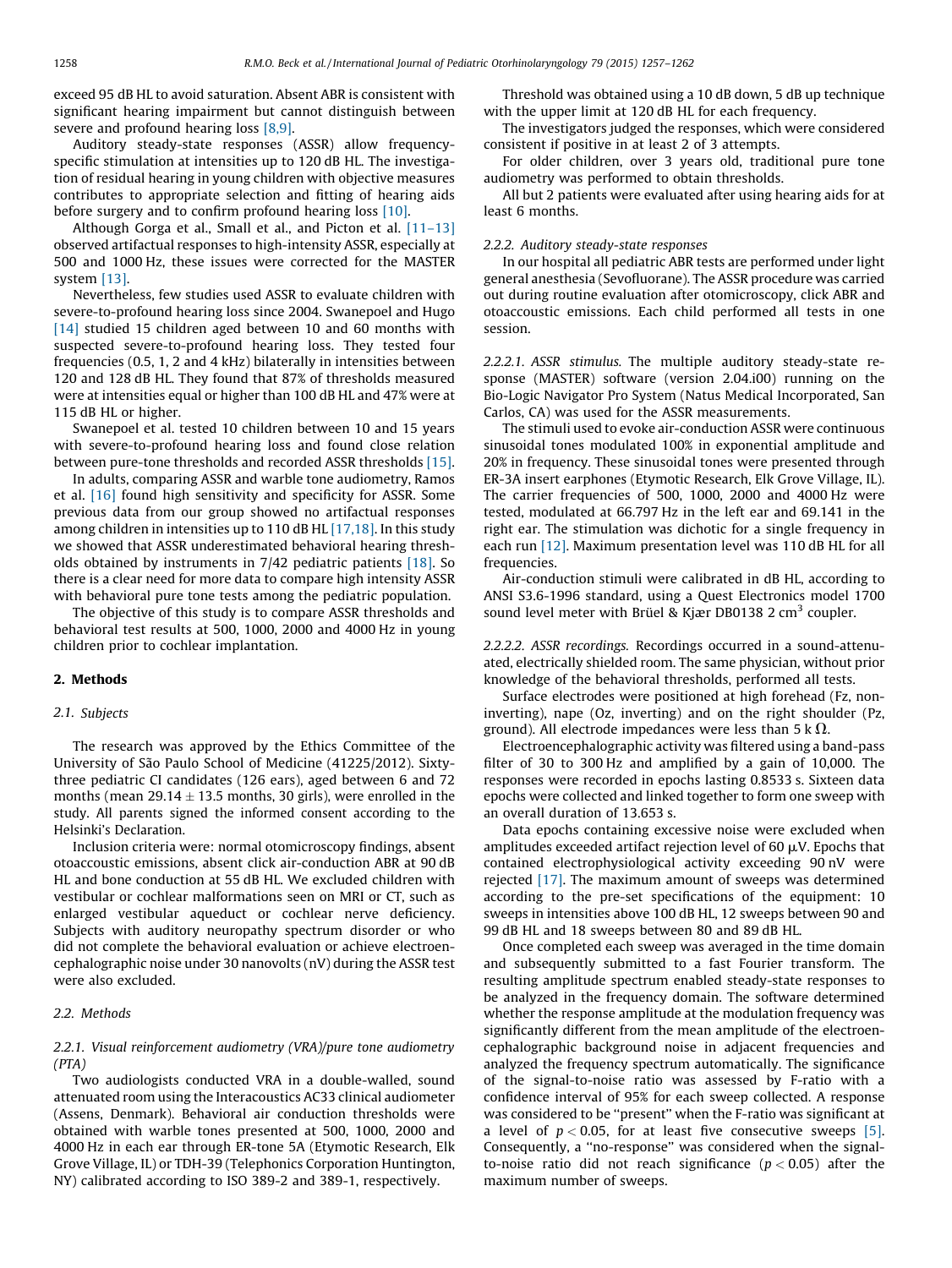2.2.2.3. ASSR threshold evaluation. The ASSR measurement started at 110 dB HL at the carrier frequency of 500 Hz, followed by 1000, 2000 and 4000 Hz. Thresholds were determined using a 10 dB down and 5 dB up technique, until no responses could be collected. All thresholds or absent responses were confirmed with retest. ASSR threshold was defined as the lowest intensity at which a significant response was detected, and a no response was found 5 dB below this level.

2.2.2.4. Analysis. The relationship between presence or absence of behavioral responses and ASSR was examined at 500, 1000, 2000, and 4000 Hz in each evaluated ear. Behavioral and ASSR responses were classified as absent responses, thresholds between 90 and 110 dB HL and responses <90 dB HL. VRA or PTA thresholds >110 dB HL were included among absent responses.

Agreement between the methods was tested using weighted Kappa (confidence interval 95%). Sensitivity and specificity were calculated considering VRA or pure tone audiometry as the gold or best possible standard for the identification of residual hearing. Data were analyzed using SPSS 20.0 software (IBM, Armonk, NY, USA).

#### 3. Results

## 3.1. Behavioral test results

Behavioral thresholds were obtained in 36.7% (185/504) of all evaluated frequencies for all subjects. Most of them were at 500 Hz, decreasing among the higher frequencies (Fig. 1).

Nine percent of the behavioral thresholds were obtained above 110 dB HL (included in the absent responses group), predominantly at 500 Hz, 38% between 100 and 110 dB HL and 51.8% were at levels equal or lower than 95 dB HL.

#### 3.2. ASSR thresholds

Overall, 504 measurements from 63 subjects (4 frequencies x 126 ears) were acquired. Fifty-three ASSR thresholds (10.5%) were obtained Fig. 2.

The distribution of the ASSR responses was similar to the behavioral test results. No significant differences were found between right and left ears in both tests.

At the frequency of 500 Hz, 22 thresholds were found. Sixteen thresholds were found at 1000 Hz, nine at 2000 Hz and six at 4000 Hz. Mean thresholds and standard deviation are summarized in Table 1.

#### 3.3. Comparison of ASSR and behavioral thresholds

Means and standard deviations of behavioral and ASSR thresholds in ears with measurable responses are summarized in Table 1. The mean differences between behavioral and ASSR thresholds varied from 0.09 to 8.94 dB. There was no statistical difference for any frequency ([Table](#page-3-0) 2).

Overall, 27 comparisons of behavioral and ASSR thresholds were obtained from 63 subjects (126 ears): twelve at 500 Hz, nine





Fig. 2. Present and absent behavioral responses for each frequency.

at 1000 Hz, five at 2000 Hz and one at 4000 Hz. Absent responses were not included in this analysis.

ASSR thresholds were obtained close to the behavioral hearing levels. The maximum difference was 15 dB. In 38.9% of tested frequencies, behavioral thresholds were equal or higher than 100 dB HL and 9% were higher than 110 dB HL.

Absent responses were observed in both tests in 38.1% at 500 Hz, 52.4% at 1000 Hz, 74.6% at 2000 Hz and 81.0% at 4000 Hz.

In ears with no behavioral responses at 120 dB HL, all ASSR thresholds were in the profound hearing loss range. Among these values, about 90% were equal or worse than 110 dB HL.

The sensitivity and specificity were calculated considering the behavioral responses, obtained by VRA or PTA as the gold standard for detection of residual hearing. Specificity was higher than 90%, especially at 1000, 2000 and 4000 Hz ([Table](#page-3-0) 2).

# 4. Discussion

Absent responses to high-intensity ASSR was the major finding of this study. Eighty-nine percent of the tested frequencies did not show any response at 110 dB HL. ASSR showed high specificity as compared to behavioral test results in 1000, 2000 and 4000 Hz,

Table 1

Mean thresholds, standard deviation and mean difference between thresholds in different methods.

|                | Behavioral thresholds |            | ASSR thresholds       |            |                 |  |
|----------------|-----------------------|------------|-----------------------|------------|-----------------|--|
| Frequency (Hz) | Mean $\pm$ SD (dB HL) | $N$ (ears) | Mean $\pm$ SD (dB HL) | $N$ (ears) | Mean difference |  |
| 500            | $92.42 \pm 14.5$      | 68         | $101.36 \pm 6.9$      | 22         | $-8.94$         |  |
| 1000           | $96.69 \pm 13.0$      | 56         | $101.87 \pm 6.3$      | 16         | $-5.18$         |  |
| 2000           | $101.02 \pm 15.0$     | 39         | $101.11 \pm 7.3$      |            | $-0.09$         |  |
| 4000           | $96.13 \pm 15.7$      | 22         | $100 \pm 14.1$        |            | $-3.87$         |  |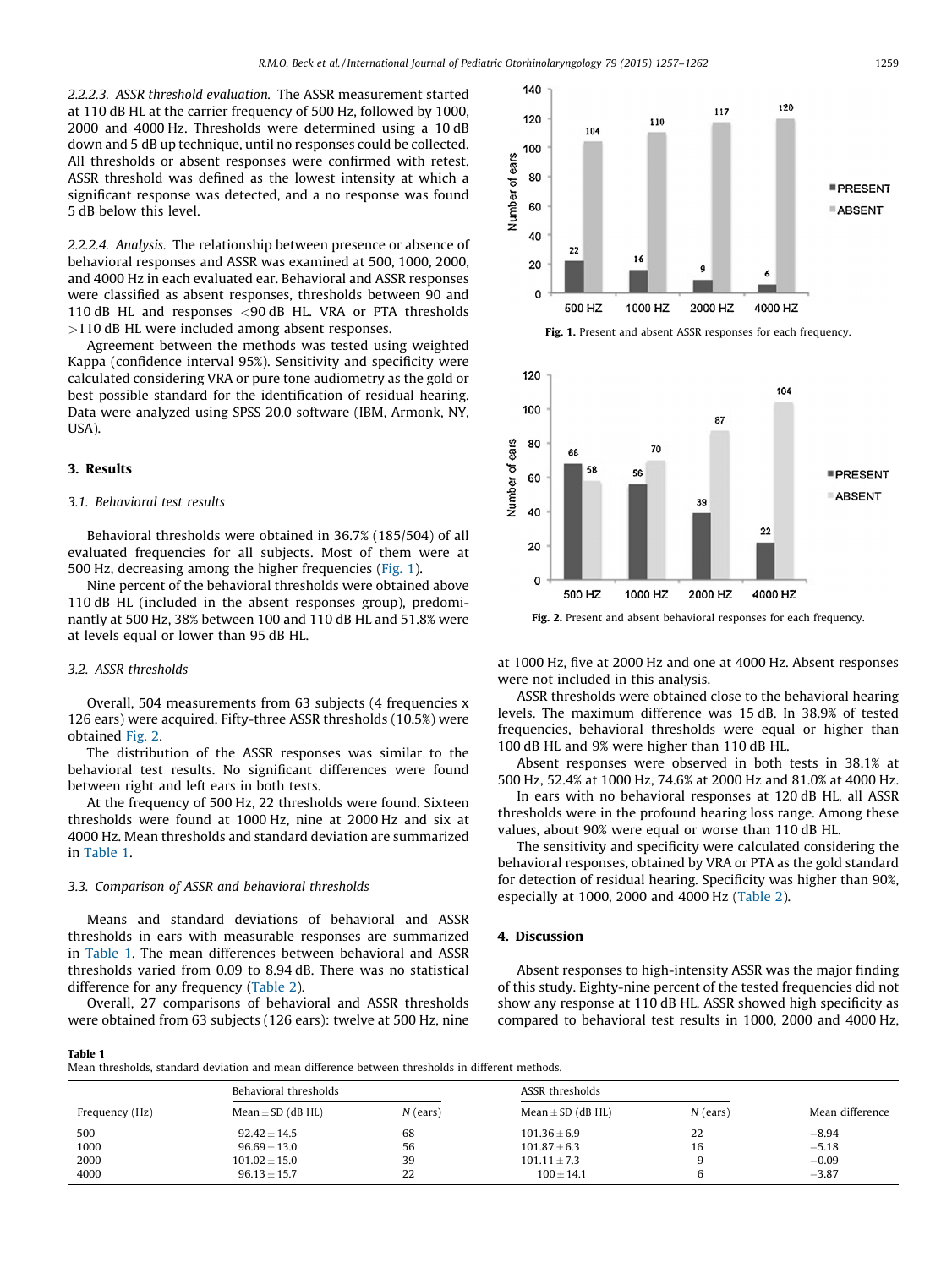# <span id="page-3-0"></span>Table 2

Comparisons between ASSR and VRA thresholds.

|           | ASSR          | Behavioral evaluation |      |                    |      |                  |         |                  |       |                            |               |                |
|-----------|---------------|-----------------------|------|--------------------|------|------------------|---------|------------------|-------|----------------------------|---------------|----------------|
| Frequency |               | Absent                |      | $110dB -$<br>90 dB |      | $< 90$ dB        |         | Total            |       | Weighted Kappa<br>(IC 95%) | Sensitivity % | Especificity % |
|           |               | N                     | $\%$ | N                  | %    | $\boldsymbol{N}$ | %       | $\boldsymbol{N}$ | $\%$  |                            |               |                |
| 500 Hz    | Absent        | 48                    | 38.1 | 42                 | 33.3 | 14               | 11.1    | 104              | 82.5  | $0.000 (-0.101; 0.100)$    | 17.6          | 82.8           |
|           | $110 - 90$ dB | 9                     | 7.1  | 9                  | 7.1  | 3                | 2.4     | 21               | 16.7  |                            |               |                |
|           | $<$ 90 dB     |                       | 0.8  | 0                  | 0.0  | $\bf{0}$         | $0.0\,$ | $\mathbf{1}$     | 0.8   |                            |               |                |
|           | Total         | 58                    | 46.0 | 51                 | 40.5 | 17               | 13.5    | 126              | 100.0 |                            |               |                |
| 1000 Hz   | Absent        | 66                    | 52.4 | 35                 | 27.8 | 9                | 7.1     | 110              | 87.3  | $0.082$ (-0.053; 0.216)    | 17.0          | 90.4           |
|           | 110-90dB      | $\overline{7}$        | 5.6  | 8                  | 6.3  |                  | 0.8     | 16               | 12.7  |                            |               |                |
|           | $<$ 90 dB     | $\bf{0}$              | 0.0  | $\bf{0}$           | 0.0  | $\mathbf{0}$     | 0.0     | 0                | 0.0   |                            |               |                |
|           | Total         | 73                    | 57.9 | 43                 | 34.1 | 10               | 7.9     | 126              | 100.0 |                            |               |                |
| 2000 Hz   | Absent        | 94                    | 74.6 | 18                 | 14.3 | 5                | 4.0     | 117              | 92.9  | $0.182$ (-0.005; 0.368)    | 17.9          | 95.9           |
|           | $110 - 90$ dB | $\overline{4}$        | 3.2  | 3                  | 2.4  | 2                | 1.6     | 9                | 7.1   |                            |               |                |
|           | $<$ 90 dB     | $\bf{0}$              | 0.0  | 0                  | 0.0  | $\bf{0}$         | 0.0     | 0                | 0.0   |                            |               |                |
|           | Total         | 98                    | 77.8 | 21                 | 16.7 | $\overline{7}$   | 5.6     | 126              | 100.0 |                            |               |                |
| 4000 Hz   | Absent        | 102                   | 81.0 | 11                 | 8.7  | $\overline{7}$   | 5.6     | 120              | 95.2  | $0.003$ (-0.104; 0.109)    | 5.3           | 95.3           |
|           | 110-90dB      | 5                     | 4.0  | $\mathbf{0}$       | 0.0  | $\bf{0}$         | 0.0     | 5                | 4.0   |                            |               |                |
|           | $<$ 90 dB     | $\Omega$              | 0.0  |                    | 0.8  | $\bf{0}$         | 0.0     | 1                | 0.8   |                            |               |                |
|           | Total         | 107                   | 84.9 | 12                 | 9.5  | 7                | 5.6     | 126              | 100.0 |                            |               |                |

VRA thresholds >110 dB HL were included among absent responses.

demonstrating that absent ASSR responses at 110 dB HL are a strong predictor of profound hearing loss, which helps in the decision for cochlear implantation.

These results are consistent with the report of Rance et al. [\[9\],](#page-4-0) who showed that the absence of ASSR at maximum stimulation levels is a reliable indicator of profound hearing loss. In 73 of 126 tested ears (58%) the behavioral and ASSR thresholds were consistent with profound hearing loss: Forty-two with absent responses in both tests and 31 with absent ASSR responses and behavioral thresholds  $\geq$ 90 dB HL.

Swanepoel and Hugo [\[14\]](#page-4-0) studied 15 children between 10 and 60 months (mean 29 months) with suspected severe-to-profound hearing loss. In this study the stimuli were delivered up to 120– 128 dB HL according to each frequency. They found that 87% of ASSR thresholds measured were equal or above 100 dB HL and 47% were at 115 dB HL or higher. The frequency of 500 Hz did evoke fewer responses.

According to Swanepoel et al. [\[15\],](#page-4-0) ASSR could assist in cochlear implant candidacy when audiological tests are unavailable as in infants or in difficult-to-test subjects. They studied 10 subjects between 10 and 15 years and found thresholds for all the evaluated frequencies close to behavioral thresholds, at maximum ASSR intensity of 120 dB HL [\[15\]](#page-4-0).

Our results differ from the aforementioned studies as we limited the maximum stimulus output to 110 dB HL for all frequencies, since all recordings were carried out without prior knowledge of the behavioral thresholds. We refrained from using higher intensities to avoid cochlear damage. The only audiological data available prior to the ASSR test was absent click ABR at 90 dB HL. It is well known that this finding cannot differentiate between severe and profound hearing loss or may be related to delayed maturation of auditory pathways in premature infants. We were also concerned about the possibility of artifactual responses in intensities above 110 dB HL as previously described [\[11–13\]](#page-4-0).

According to Swanepoel et al., the use of insert phones can minimize the possibility of somatosensory responses  $[14]$  in high intensities, so we used insert ear phones in all tests.

Different from Swanepoel and Hugo [\[15\]](#page-4-0) who obtained behavioral thresholds for only one subject, in our casuistic 41 children showed responses in at least one frequency during the behavioral evaluation. Some of them were evaluated more than once to obtain reliable results. We used 120 dB HL as maximum output for the behavioral evaluation, with a 10 dB up seeking procedure. This may explain why we obtained more behavioral than ASSR thresholds.

Since 2004 there are few studies about ASSR in children with severe-to-profound hearing loss, exclusively.

Kandogan and Dalgic evaluated 20 children aged between 19 and 41 months with ABR and ASSR. They observed that ASSR thresholds could be obtained in patients with absent ABR, and this information can be used for a true hearing aid trial [\[19\]](#page-4-0).

Ramos et al.  $[16]$  found 202/320 (63.1%) thresholds using highintensity ASSR up to 120 dB HL in 40 subjects with severe-toprofound hearing loss. However, they tested teenagers and adults who were able to complain if the stimulus intensity was bothersome. In this study ASSR demonstrated high sensitivity (96%) and specificity (91.6%) as compared to pure tone audiometry.

In our study, sensitivity was low for all tested frequencies when compared to behavioral audiometry. At 500 Hz it was 17.6%, 17.0% at 1000 Hz, 17.9% at 2000 Hz and 5.3% at 4000 Hz. There was no correlation between the methods due to the reduced number of ASSR responses. As most patients were in the profound hearing loss range, only a few number of ASSR responses were available for analysis (53/504). In very young children it is questionable if VRA test results can be considered a true audiological gold standard. In fact, this is the most widely used tool for frequency-specific behavioral evaluation in this age group and so the best possible standard.

As absent ASSR is a strong indicator of profound hearing loss [\[5\]](#page-4-0) we can assume that our patients are good candidates for cochlear implantation. This was shown previously by Rance and Briggs [\[5\]](#page-4-0) who reported that in the absence of ASSR behavioral responses were equal or greater than 115 dB HL in 93.4% of the thresholds. Also Ramos et al. [\[16\]](#page-4-0) reported that in 93.2% of the occasions with no detectable ASSR neither a behavioral response was found. This is more valuable information before CI than absent click ABR, which cannot exclude the possibility of residual hearing [\[20\]](#page-4-0).

All children should have a hearing aid trial prior to cochlear implantation, but in the absence of ASSR responses the family should be advised that useful aided hearing might not be achieved.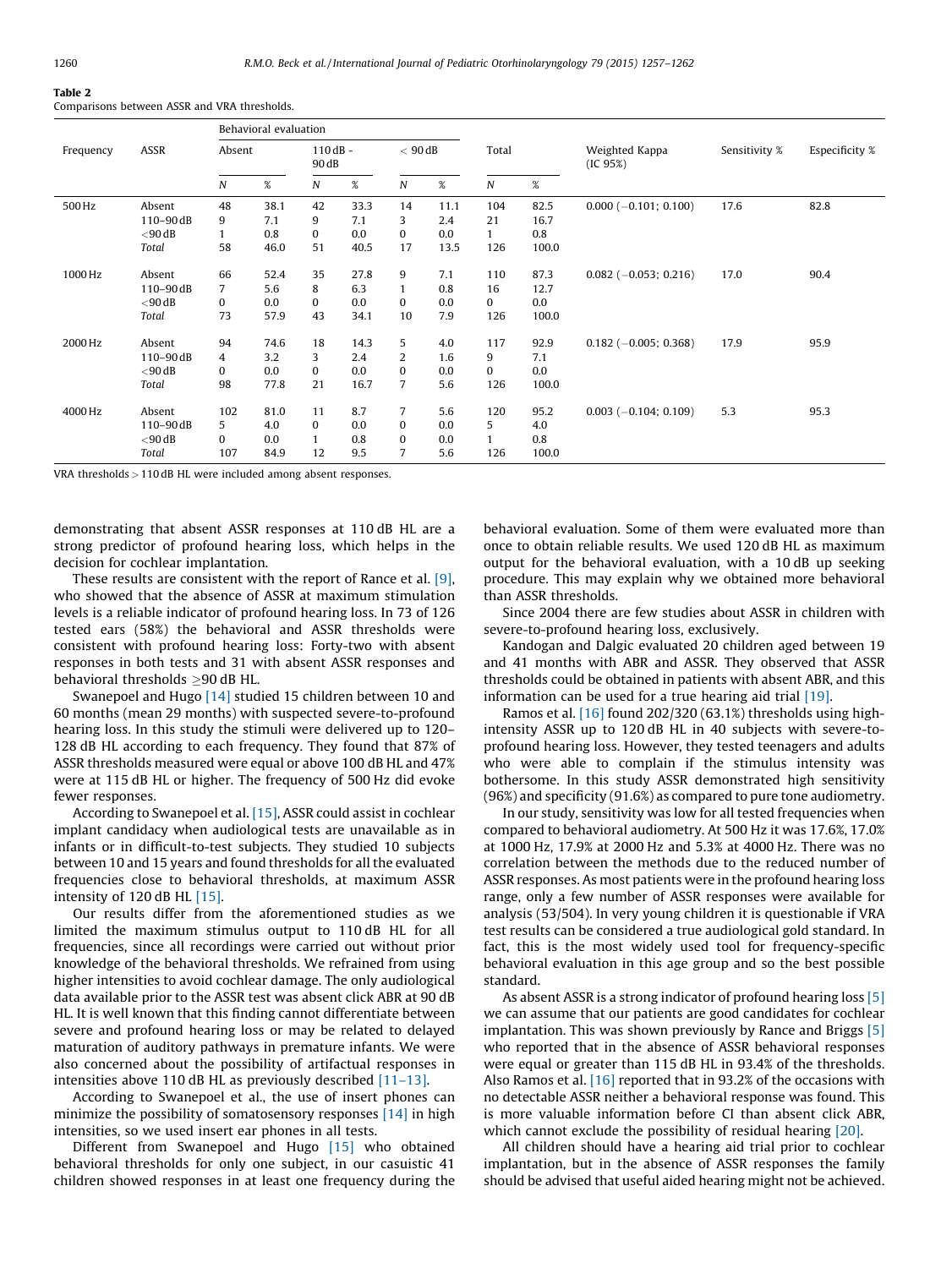<span id="page-4-0"></span>In contrast, with present ASSR and absent ABR responses the child may have residual hearing at amplifiable levels [5,14]. In this case ASSR thresholds can be used for proper hearing aid fitting.

Comparisons between ASSR and behavioral tests have shown strong correlation of thresholds in subjects with hearing loss. The difference between ASSR and tonal thresholds decreases as the severity of hearing loss increases [20–22]. So when ASSR thresholds are measurable, they provide important information for early hearing aid fitting in very young children when behavioral tests are not reliable and for the selection of the ear for CI, if unilateral CI is desired.

Although some researchers raised the concern about artifactual responses at high stimulus levels in 2004 [11–13], few studies were conducted since using ASSR to determine residual responses in cochlear implant candidates. Similar to the present study, Beck et al. [17,18] did not found spurious responses at any frequency at the maximum stimulus presentation level of 110 dB HL, applying the high analog–digital conversion rate of 1200 Hz and selecting rates for which the carrier frequency of the stimulus was not an integer multiple [12,13]. Using the same conversion rate and stimulus intensities up to 120 dB HL, Ramos et al. [16] observed that ASSR responses in the absence of behavioral responses were uncommon among their study population accounting for only 3.1% of the frequencies tested, less than expected by chance [\[23\]](#page-5-0).

Some factors might have contributed to fewer ASSR thresholds and lower ASSR sensitivity in the present study. First of all, we limited the maximum output to 110 dB HL, so less ASSR responses are expected in comparison to other authors who used higher intensities. As ASSR thresholds in sensorineural hearing loss may be 6 to 11 dB higher than tone ABR thresholds in children, ASSR responses at 110 dB HL may indicate hearing levels of 100 dB HL or better [\[24\].](#page-5-0) The behavioral test detected 89/504 responses at intensities equal or greater than 100 dB HL that could not be obtained with ASSR stimuli limited to 110 dB HL. Although this strategy may have missed about 17% of possible ASSR responses, we considered it more important to avoid cochlear damage. Clinicians should be cautious about high intensity ASSR stimulation, especially in children without previous behavioral tests, premature infants and in cases of auditory neuropathy spectrum disorder.

ASSR amplitudes are usually small at threshold levels, so we may have missed some responses due to insufficient signal-tonoise ratio. The noise level depends on EEG amplitude and recording time and usually decreases during the test. At stimulus levels of 100 dB HL or higher no more than 10 sweeps are collected at each intensity. In view of the small amplitudes near threshold and possibly elevated noise levels, it may be difficult to collect responses with a significant signal-to-noise ratio with the reduced number of 10 sweeps (1 sweep contains 16 epochs of 1.024 s, so the recording time was 163 s for each frequency, less than 3 min). Thus a longer recording time as used with Chirp stimuli is expected to produce larger response amplitudes and a better signal-to-noise ratio [\[25\].](#page-5-0)

The subject's state of arousal contributes to a significant noise level interfering with response detection. In our experience light anesthesia with sevofluorane permits a smooth EEG and helps to achieve acceptable noise levels even in high intensity stimulation.

Previous studies in adults showed that 80-Hz-ASSR-response amplitudes might be 5 times smaller than 40 Hz responses. Tlumak et al. [\[26\]](#page-5-0) confirmed the data and found smaller 80-Hz-ASSR amplitudes as compared to the 40 Hz repetition rates in children [\[26\]](#page-5-0). Nevertheless, sometimes 10 sweeps are not enough to reduce the noise level under 30 nV, so we suggest extending the recordings up to 12 sweeps in these cases. Another approach could be the 40 Hz stimulation rate as suggested by Mühler et al. [\[27\]](#page-5-0). There is no data yet for the use of narrow band chirps at highintensity ASSR stimulation above 80 dB HL.

Although our casuistic of 63 children with severe-to-profound hearing loss is among the largest in the literature, most children were in the profound hearing level range, accounting for a reduced number of ASSR responses at high intensities. A multicentric study including more subjects with residual hearing would help to improve stimulus and detection parameters for the pediatric population with severe-to profound hearing loss.

# 5. Conclusion

Among 63 pediatric CI candidates, absent responses to highintensity ASSR was the major finding (specificity  $> 90\%$ ) predicting behavioral thresholds in the profound hearing loss range. These findings can be helpful to confirm the decision for cochlear implantation.

#### References

- [1] T.P. Nikolopoulos, G.M. O'Donoghue, S. Archbold, Age at [implantation:](http://refhub.elsevier.com/S0165-5876(15)00246-3/sbref0140) its importance in pediatric cochlear implantation, [Laryngoscope](http://refhub.elsevier.com/S0165-5876(15)00246-3/sbref0140) 109 (4) (1999) 595–599.
- [2] D.M. Hammes, M.A. Novak, L.A. Rotz, M. Willis, D.M. [Edmondson,](http://refhub.elsevier.com/S0165-5876(15)00246-3/sbref0145) J.F. Thomas, Early identification and cochlear [implantation:](http://refhub.elsevier.com/S0165-5876(15)00246-3/sbref0145) critical factors for spoken language [development,](http://refhub.elsevier.com/S0165-5876(15)00246-3/sbref0145) Ann. Otol. Rhinol. Laryngol. Suppl. 189 (2002) 74–78.
- [3] M.A. Novak, J.B. Firszt, L.A. Rotz, D. [Hammes,](http://refhub.elsevier.com/S0165-5876(15)00246-3/sbref0150) R. Reeder, M. Willis, Cochlear implants in infants and toddlers, Ann. Otol. Rhinol. [Laryngol.](http://refhub.elsevier.com/S0165-5876(15)00246-3/sbref0150) Suppl. 185 (2000) [46–49.](http://refhub.elsevier.com/S0165-5876(15)00246-3/sbref0150)
- [4] R.T. Miyamoto, M.J. Osberger, S.L. Todd, A.M. Robbins, B.S. Stroer, S. [Zimmerman-](http://refhub.elsevier.com/S0165-5876(15)00246-3/sbref0155)Phillips, et al., Variables affecting implant performance in children, [Laryngoscope](http://refhub.elsevier.com/S0165-5876(15)00246-3/sbref0155) 104 (9) (1994) [1120–1124](http://refhub.elsevier.com/S0165-5876(15)00246-3/sbref0155).
- [5] G. Rance, R.J. Briggs, [Assessment](http://refhub.elsevier.com/S0165-5876(15)00246-3/sbref0160) of hearing in infants with moderate to profound [impairment:](http://refhub.elsevier.com/S0165-5876(15)00246-3/sbref0160) the Melbourne experience with auditory steady-state evoked potential testing, Ann. Otol. Rhinol. [Laryngol.](http://refhub.elsevier.com/S0165-5876(15)00246-3/sbref0160) Suppl. 189 (2002) 22–28.
- [6] M. Azevedo, [Programa](http://refhub.elsevier.com/S0165-5876(15)00246-3/sbref0165) de Prevenção e identificação [precoce](http://refhub.elsevier.com/S0165-5876(15)00246-3/sbref0165) dos distúrbios de [audic](http://refhub.elsevier.com/S0165-5876(15)00246-3/sbref0165)ão, in: E. Schochat (Ed.), [Processamento](http://refhub.elsevier.com/S0165-5876(15)00246-3/sbref0165) Auditivo, Editora Lovise, São Paulo, 1996, pp. [75–96.](http://refhub.elsevier.com/S0165-5876(15)00246-3/sbref0165)
- [7] M.F. [Azevedo,](http://refhub.elsevier.com/S0165-5876(15)00246-3/sbref0170) Avaliação Audiológica no [primeiro](http://refhub.elsevier.com/S0165-5876(15)00246-3/sbref0170) ano de vida, in: O. Lopes Filho (Ed.), Tratado De [Fonoaudiologia,](http://refhub.elsevier.com/S0165-5876(15)00246-3/sbref0170) Editora Roca, São Paulo, 1997, pp. [241–263.](http://refhub.elsevier.com/S0165-5876(15)00246-3/sbref0170)
- [8] J.B. Firszt, W. Gaggl, C.L. [Runge-Samuelson,](http://refhub.elsevier.com/S0165-5876(15)00246-3/sbref0175) L.S. Burg, P.A. Wackym, Auditory sensitivity in children using the auditory [steady-state](http://refhub.elsevier.com/S0165-5876(15)00246-3/sbref0175) response, Arch. Otolaryngol. Head Neck Surg. 130 (5) (2004) [536–540](http://refhub.elsevier.com/S0165-5876(15)00246-3/sbref0175).
- [9] G. Rance, R.C. Dowell, F.W. Rickards, D.E. Beer, G.M. Clark, [Steady-state](http://refhub.elsevier.com/S0165-5876(15)00246-3/sbref0180) evoked potential and behavioral hearing [thresholds](http://refhub.elsevier.com/S0165-5876(15)00246-3/sbref0180) in a group of children with absent [click-evoked](http://refhub.elsevier.com/S0165-5876(15)00246-3/sbref0180) auditory brain stem response, Ear Hear. 19 (1) (1998) 48–61.
- [10] P.E. [Brookhouser,](http://refhub.elsevier.com/S0165-5876(15)00246-3/sbref0185) M.P. Gorga, W.J. Kelly, Auditory brainstem response results as predictors of behavioral auditory [thresholds](http://refhub.elsevier.com/S0165-5876(15)00246-3/sbref0185) in severe and profound hearing impairment, [Laryngoscope](http://refhub.elsevier.com/S0165-5876(15)00246-3/sbref0185) 100 (8) (1990) 803–810.
- [11] M.P. Gorga, S.T. Neely, B.M. Hoover, D.M. Dierking, K.L. [Beauchaine,](http://refhub.elsevier.com/S0165-5876(15)00246-3/sbref0190) C. Manning, [Determining](http://refhub.elsevier.com/S0165-5876(15)00246-3/sbref0190) the upper limits of stimulation for auditory steady-state response [measurements,](http://refhub.elsevier.com/S0165-5876(15)00246-3/sbref0190) Ear Hear. 25 (3) (2004) 302–307.
- [12] S.A. Small, D.R. Stapells, [Artifactual](http://refhub.elsevier.com/S0165-5876(15)00246-3/sbref0195) responses when recording auditory steadystate [responses,](http://refhub.elsevier.com/S0165-5876(15)00246-3/sbref0195) Ear Hear. 25 (6) (2004) 611–623.
- [13] T.W. Picton, M.S. John, Avoiding [electromagnetic](http://refhub.elsevier.com/S0165-5876(15)00246-3/sbref0200) artifacts when recording auditory [steady-state](http://refhub.elsevier.com/S0165-5876(15)00246-3/sbref0200) responses, J. Am. Acad. Audiol. 15 (8) (2004) 541–554.
- [14] D. Swanepoel, R. Hugo, [Estimations](http://refhub.elsevier.com/S0165-5876(15)00246-3/sbref0205) of auditory sensitivity for young cochlear implant candidates using the ASSR: [preliminary](http://refhub.elsevier.com/S0165-5876(15)00246-3/sbref0205) results, Int. J. Audiol. 43 (7) (2004) [377–382](http://refhub.elsevier.com/S0165-5876(15)00246-3/sbref0205).
- [15] D. Swanepoel, R. Hugo, R. Roode, Auditory [steady-state](http://refhub.elsevier.com/S0165-5876(15)00246-3/sbref0210) responses for children with severe to profound hearing loss, Arch. [Otolaryngol.](http://refhub.elsevier.com/S0165-5876(15)00246-3/sbref0210) Head Neck Surg. 130 (5) (2004) [531–535](http://refhub.elsevier.com/S0165-5876(15)00246-3/sbref0210).
- [16] H.F. Ramos, S.S. Grasel, R.M. Beck, M.T. [Takahashi-Ramos,](http://refhub.elsevier.com/S0165-5876(15)00246-3/sbref0215) B.F. Ramos, E.R. de Almeida, et al., [Evaluation](http://refhub.elsevier.com/S0165-5876(15)00246-3/sbref0215) of residual hearing in cochlear implants candidates using auditory steady-state response, Acta [Otolaryngol.](http://refhub.elsevier.com/S0165-5876(15)00246-3/sbref0215) 135 (3) (2015) [246–253.](http://refhub.elsevier.com/S0165-5876(15)00246-3/sbref0215)
- [17] R.M.O. Beck, R.H. Grasel, S.S. de Almeida, E.R.R. Brito-Neto, Auditory [steady-state](http://refhub.elsevier.com/S0165-5876(15)00246-3/sbref0220) responses (ASSR) in young cochlear implant [candidates,](http://refhub.elsevier.com/S0165-5876(15)00246-3/sbref0220) Int. J. Pediatr. Otorhi[nolaryngol.](http://refhub.elsevier.com/S0165-5876(15)00246-3/sbref0220) 75 (Suppl. 1) (2011) 97.
- [18] R.M.O. Beck, T.R. Ramos, H.F. [Brito-Neto,](http://refhub.elsevier.com/S0165-5876(15)00246-3/sbref0225) R.V.E.R. Almeida, Hearing evaluation for pediatric cochlear implant with ASSR, [Otolaryngol.](http://refhub.elsevier.com/S0165-5876(15)00246-3/sbref0225) Head Neck Surg. 147 (Suppl. 2) [\(2012\)](http://refhub.elsevier.com/S0165-5876(15)00246-3/sbref0225) 101.
- [19] T. Kandogan, A. Dalgic, Reliability of auditory [steady-state](http://refhub.elsevier.com/S0165-5876(15)00246-3/sbref0230) response (ASSR): comparing thresholds of auditory [steady-state](http://refhub.elsevier.com/S0165-5876(15)00246-3/sbref0230) response (ASSR) with auditory [brainstem](http://refhub.elsevier.com/S0165-5876(15)00246-3/sbref0230) response (ABR) in children with severe hearing loss, Indian J. Otolaryngol. Head Neck Surg. 65 (Suppl. 3) (2013) [604–607.](http://refhub.elsevier.com/S0165-5876(15)00246-3/sbref0230)
- [20] G. Rance, F. Rickards, [Prediction](http://refhub.elsevier.com/S0165-5876(15)00246-3/sbref0235) of hearing threshold in infants using auditory [steady-state](http://refhub.elsevier.com/S0165-5876(15)00246-3/sbref0235) evoked potentials, J. Am. Acad. Audiol. 13 (5) (2002) 236–245.
- [21] G. Rance, F.W. Rickards, L.T. Cohen, S. De Vidi, G.M. Clark, The [automated](http://refhub.elsevier.com/S0165-5876(15)00246-3/sbref0240) prediction of hearing thresholds in sleeping subjects using auditory [steady-state](http://refhub.elsevier.com/S0165-5876(15)00246-3/sbref0240) evoked [potentials,](http://refhub.elsevier.com/S0165-5876(15)00246-3/sbref0240) Ear Hear. 16 (5) (1995) 499–507.